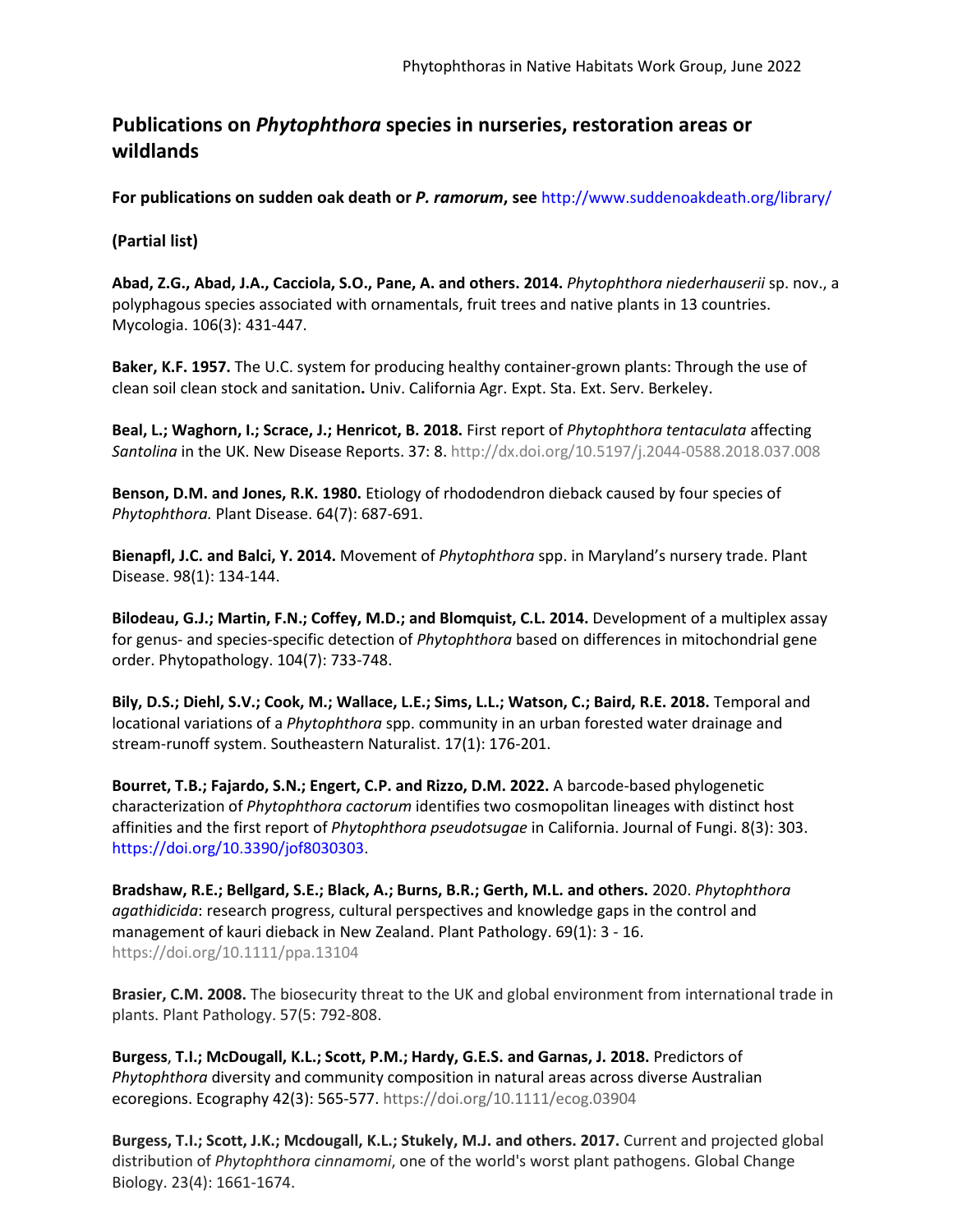**Copes, W.E.; Yang, X.; Hong, C. 2015.** *Phytophthora* species recovered from irrigation reservoirs in Mississippi and Alabama nurseries and pathogenicity of three new species. Plant Disease. 99(10): 1390-1395.

**Dale, A.L.; Feau, N.; Berube, J.A.; Ponchart, J.; Bilodeau, G.J. and Hamelin, R.C. 2022**. Urban environments harbor greater oomycete and *Phytophthora* diversity, creating a bridgehead for potential new pathogens to natural ecosystems. Environmental DNA. DOI: 10.1002/edn3.300. [https://onlinelibrary.wiley.com/doi/pdf/10.1002/edn3.300.](https://onlinelibrary.wiley.com/doi/pdf/10.1002/edn3.300)

**Domínguez-Begines, J.; Ávila, J.M.; García, L.V.; and Gomez-Aparicio, L. 2020.** Soil-borne pathogens as determinants of regeneration patterns at community level in Mediterranean forests. New Phytologist. https://doi.org/10.1111/nph.16467

**Dunn, M.; Marzano, M.; Forster, J. 2019.** Buying better biosecurity: Plant-buying behaviour and the implications for an accreditation scheme in the horticultural sector. Plants, People, Planet. https://doi.org/10.1002/ppp3.10076

**Feau, N.; Ojeda, D.I.; Beauseigle, S.; Bilodeau, G.J. and others. 2019.** Improved detection and identification of the sudden oak death pathogen *Phytophthora ramorum* and the Port Orford cedar root pathogen *Phytophthora lateralis*. Plant Pathology. 68(5): 878-888.

**Feau, N.; Taylor, G.; Dale, A.L.; Dhillon, B. Bilodeau, G.J.; Birol, I.; Jones, S.J.M.; and Hamelin, R.C. 2016.** Genome sequences of six *Phytophthora* species threatening forest ecosystems. Genomics Data. 10: 85-88.

**Frankel, S.J.; Alexander, J.; Benner, D.; Hillman, J. and Shor, A. 2020.** Phytophthora pathogens threaten rare habitats and conservation plantings. Sibbalida 18: pp 53-65. https://journals.rbge.org.uk/rbgesib/index

**Frankel, S.J.; Alexander, J.A.; Benner, D. and Shor, A. 2018.** Responding to inadvertent *Phytophthora* introductions in California restoration areas. California Agriculture. 72(4): 205 -207.

**Frankel**, **S.J.; Harrell, K.M., tech. coords. 2017.** Proceedings of the sudden oak death sixth science symposium. Gen. Tech. Rep. GTR-PSW-255. Albany, CA: U.S. Department of Agriculture, Forest Service, Pacific Southwest Research Station. 106 p.

[https://ww](http://www.fs.fed.us/psw/publications/documents/psw_gtr255/index.shtml)w.fs.f[ed.us/psw/publications/documents/psw\\_gtr255/index.shtml](http://www.fs.fed.us/psw/publications/documents/psw_gtr255/index.shtml)

**Garbelotto, M.; Frankel, S.; Scanu, B. 2018.** Soil-and waterborne *Phytophthora* species linked to recent outbreaks in Northern California restoration sites. California Agriculture. 72(4): 208-216.

**Gomes Marques, I.; Solla, A.; David, T.S.; Rodríguez-Gonzalez, P.M. and Garbelotto, M. 2022.** Response of two riparian woody plants to *Phytophthora* species and drought. Forest Ecology and Management 518: 120281[. https://doi.org/10.1016/j.foreco.2022.120281.](https://doi.org/10.1016/j.foreco.2022.120281)

**Griesbach, J.; Parke, J.; Chastagner, G.; Grünwald, N.; Aguirre, J. 2012.** Safe procurement and production manual. Oregon Association of Nurseries. 106 p.

**Grünwald, N.J.; Martin, F.N.; Larsen, M.M.; Sullivan, C. M. and others. 2011.** Phytophthora-ID. org: a sequence-based *Phytophthora* identification tool. Plant Disease. 95(3): 337-342.

**Hansen, E.M. 2008.** Alien forest pathogens: *Phytophthora* species are changing world forests. Boreal Env. Res. 13:33-41.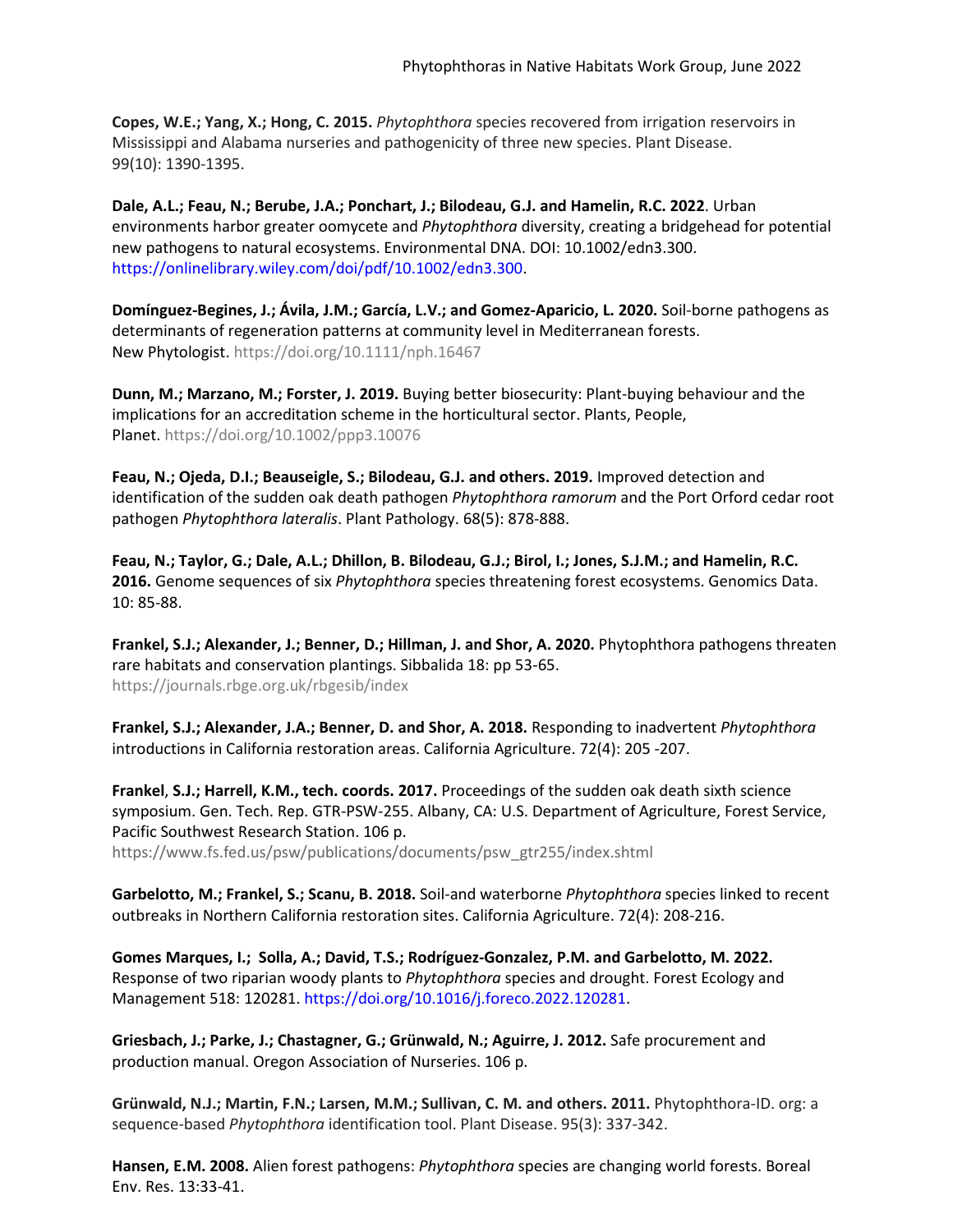**Hansen, E.M.; Reeser, P.W.; Sutton, W. 2012.** *Phytophthora* beyond agriculture. Annual Review of Phytopathology. 50: 359-378.

**Harris, A.R. and Webber, J.F. 2019.** Insights into the potential host range of *Phytophthora foliorum*. Forest Pathology. 49(6): e12556. [https://doi.org/10.1111/efp.12556.](https://doi.org/10.1111/efp.12556)

**Hong, C. X. and Moorman, G.W. 2005**. Plant pathogens in irrigation water: challenges and opportunities. Critical Reviews in Plant Sciences. 24(3): 189-208.

**Hunter**, **S.; Williams. N.; McDougal R.; Scott, P.; Garbelotto, M. 2018.** Evidence for rapid adaptive evolution of tolerance to chemical treatments in *Phytophthora* species and its practical implications. PLoS ONE 13(12): e0208961. https://doi.org/10.1371/journal.pone.0208961

**Jung, T.; La Spada, F.; Pane, A.; Aloi, F. and others. 2019.** Diversity and distribution of *Phytophthora*  species in protected natural areas in Sicily. Forests. 10(3): 259. https:/[/www.mdpi.com/1999-](http://www.mdpi.com/1999-) 4907/10/3/259/pdf.

**Jung, T.; Pérez-Sierra, A.; Durán, A.; Horta, M. J.; Balci, Y. and Scanu, B. 2018.** Canker and decline diseases caused by soil-and airborne *Phytophthora* species in forests and woodlands. Persoonia. 40: 182-20. https://doi.org/10.3767/persoonia.2018.40.08

**Junker, C.; Goff. P.; Wagner, S.; Werres, S. 2016.** Occurrence of *Phytophthora* species in commercial nursery production. Plant Health Progress. 16: 64-75.

**Knaus, B.J.; Fieland, V.J.; Graham, K.A.; Grunwald, N.J. 2015.** Diversity of foliar *Phytophthora* species on Rhododendron in Oregon nurseries. Plant Disease. 99: 1326-1332.

**La Spada, F.; Cock, P.J.; Randall, E.; Pane, A.; Cooke, D.E. and Cacciola, S.O. 2022.** DNA metabarcoding and isolation by baiting complement each other in revealing *Phytophthora* diversity in anthropized and natural ecosystems. Journal of Fungi. 8(4): 330. [https://doi.org/10.3390/jof8040330.](https://doi.org/10.3390/jof8040330)

**Li, D.W.; Schultes, N.P.; LaMondia, J.A.; Cowles, R.S. 2019***. Phytophthora abietivora*, A new species isolated from diseased Christmas trees in Connecticut, USA. Plant disease. 103(12): 3057-3064.

**Liebhold, A.M.; Brockerhoff, E.G.; Garrett, L.J.; Parke, J.L., and Britton, K.O. 2012.** Live plant imports: the major pathway for forest insect and pathogen invasions of the US. Frontiers in Ecology and the Environment. 10(3): 135-143.

**Loyd, A.L.; Benson, D.M.; Ivors, K.L. 2014.** *Phytophthora* populations in nursery irrigation water in relationship to pathogenicity and infection frequency of Rhododendron and Pieris. Plant Disease. 98(9): 1213-1220.

**McKeever, K.M. and Chastagner, G.A. 2016.** A survey of *Phytophthora* spp. associated with *Abies* in U.S. Christmas tree farms. Plant Disease. 100(6): 1161-1169. <http://apsjournals.apsnet.org/doi/abs/10.1094/PDIS-08-15-0939-RE>

**Moralejo, E.; Pérez**-**Sierra, A.M.; Álvarez, L.A.; Belbahri, L. and others. 2009.** Multiple alien *Phytophthora* taxa discovered on diseased ornamental plants in Spain. Plant Pathology. 58(1): 100-110.

**Parke, J.L. and Grünwald, N.J. 2012.** A systems approach for management of pests and pathogens of nursery crops. Plant Disease. 96(9): 1236-1244.